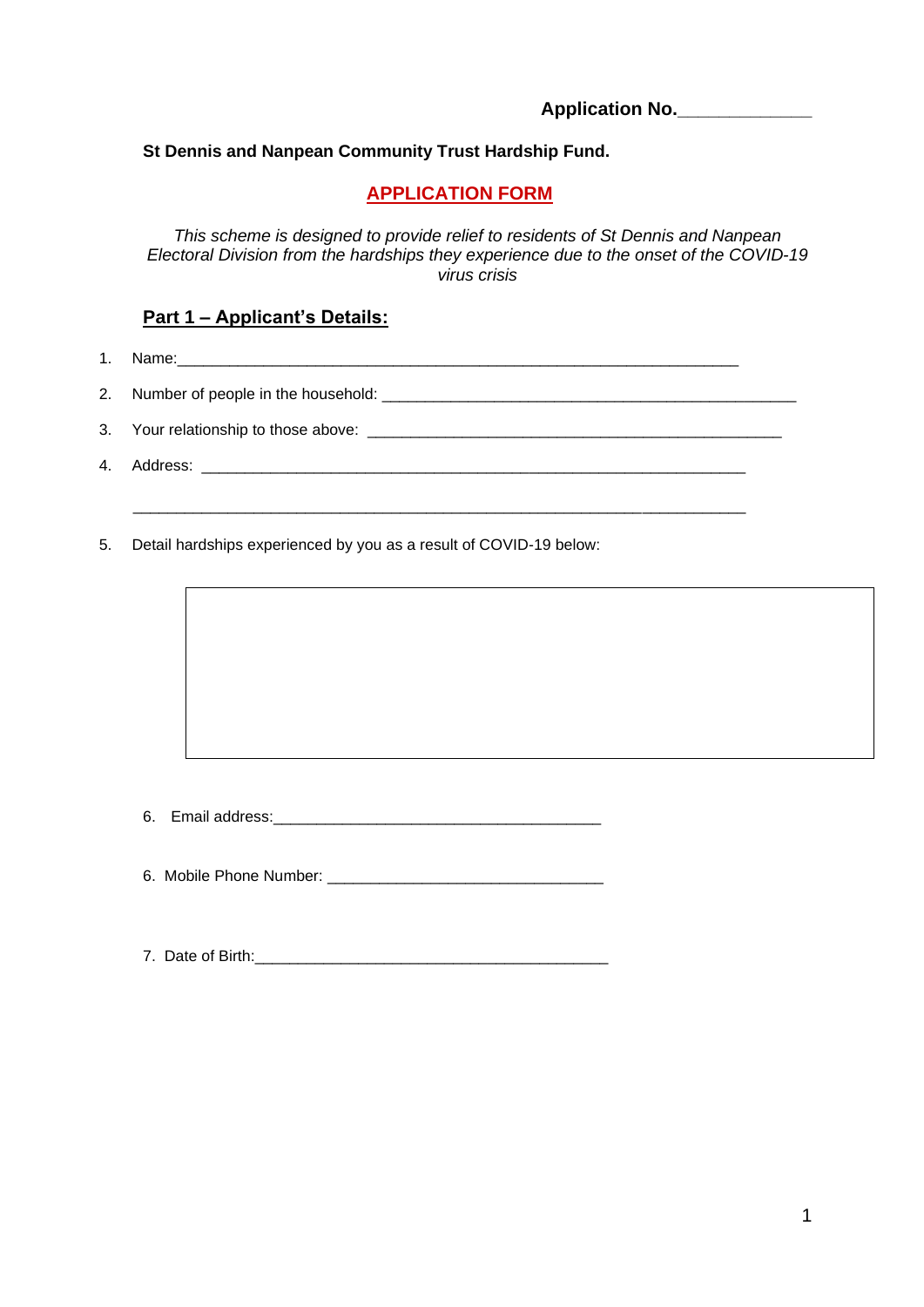8. Current income / benefits applied for:

9. Co Funding: Is any other organisation or person able to assist with funding your needs, if yes who and to what extent.

10. Please provide any other relevant information to your application:

Please provide proof of address with this application and any other information or documentation that supports your application.